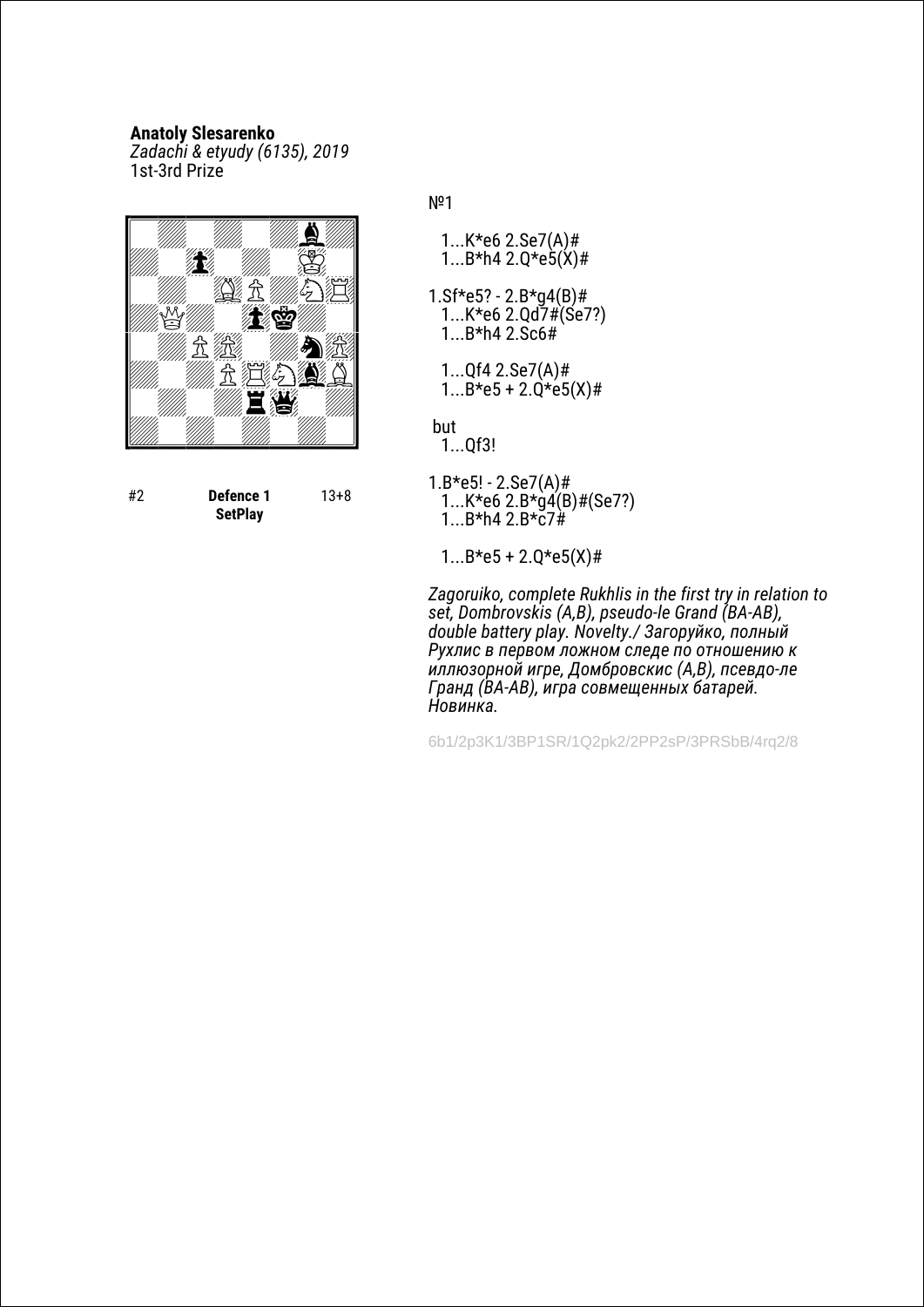*TT Volograd theme (http://www .efrosinin.ru/aa/jurnal/TP-28-20 21.pdf), 2021* 1st-3rd Prize



#2 **Defence 1** 13+9

№2

- 1.Sd3(X)? -2.Se3(A),S\*e7(B),Qf2(Y)#  $1...Q*e5(b)+2.Q*e5#$  but  $1...R*q6(a)!$
- 1.Qe2? 2.Qe4#(Be4?)  $1...R*g6(a)$  2.Be4!#  $1...Q*e5(b)$  2.Qg4# but

1...Bb1!

1.Qf2(Y)! - 2.Sd3(X)#(S\*e7?,Se3?)  $1...R \star 06(a) 2.Se3(A)$ # (S $\star e7$ ?)  $1...Q*e5(b)$  2.S\*e7(B)# (Se3?)

(1...K\*e5 2.Sd3#)

*Double Volgograd and Zhuravlev theme in Rudenko-Dombrovskis form plus extra mate-change in 3 phases with anti-duals in the solution. Novelty./ Удвоенное выражение Волгоградской темы и темы Журавлева в форме Руденко-Домбровскиса с дополнительной фазой с переменой матов и антидуалями в решении. Новинка.*

6rB/2qRpPr1/4P1Rp/2pSPk1P/5S1P/1p6/bQ5K/7B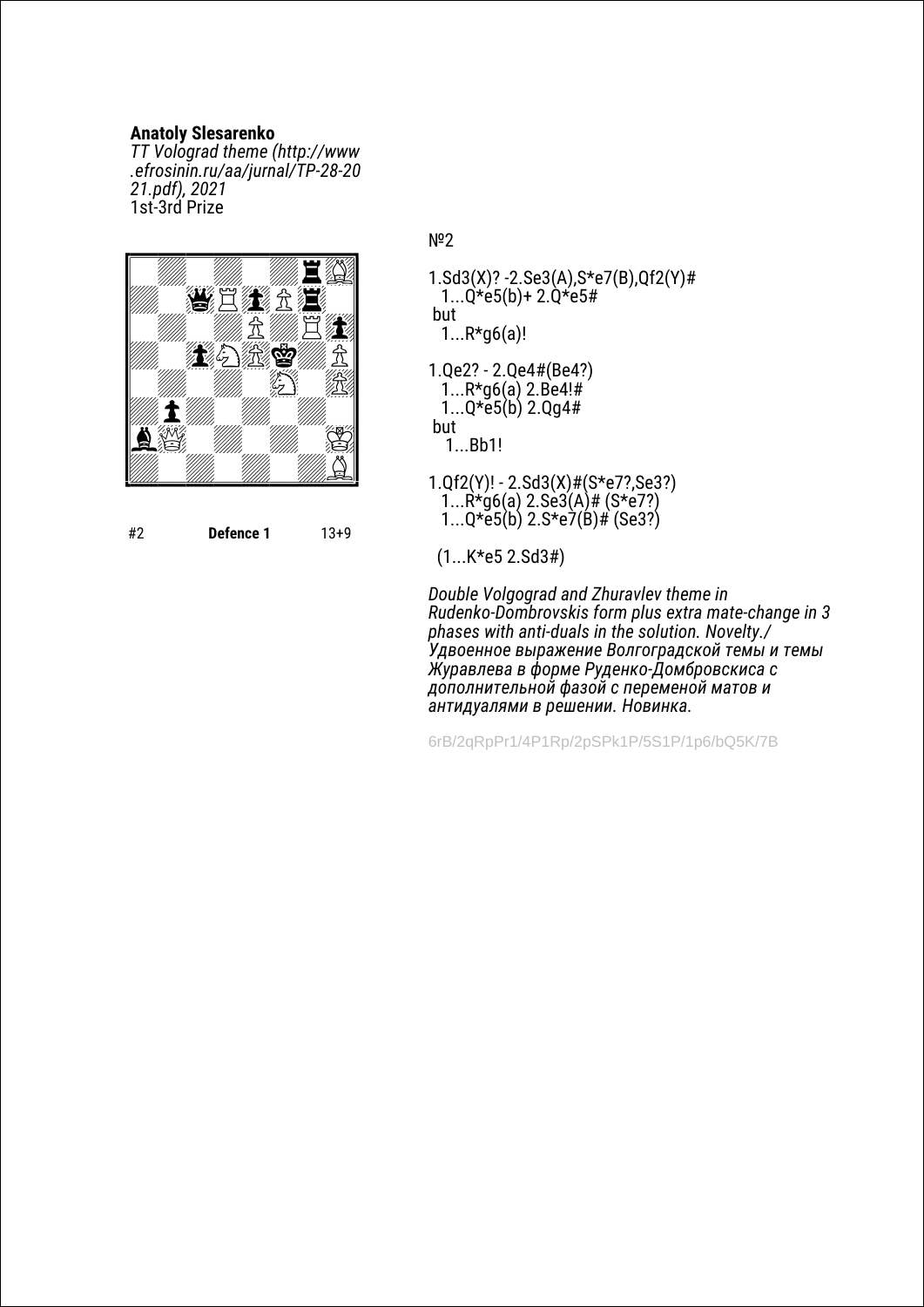*Problemist Ukrainy, version of A626 (A663), 2020* Special Prize



#2 **Defence 2** 10+8

# №3

The version is published in 2021 (A663)

- 1.Bc8? 2.Sg6(A)# 1...Kf4 2.Sd3(B)# 1...Sf4 2.Qa1# but 1...g1Q!
- 1.Qd3? 2.Be3(C)# 1...Kf4 2.Sg6(A)#(Be3?) 1...Sf4 2.Qd4# 1...e\*d3 2.S\*d3(B)# but
	- 1...B\*b7!
- 1.Qe2! 2.Sd3(B)#  $1...$ Kf4 2.Be3 $(\acute{c})$ # 1...Sf4 2.Qb2# 1...f4 2.Q\*e4#

*Ukrainian cycle (AB-CA-BC) in new mechanism in Zagoruiko. The destruction of one battery in order to activate another one. Novelty. \ Украинский цикл (AB-CA-BC) в Зогоруйко в новом механизме. Белые разрушают одну батарею, чтобы активировать другую. Новинка.*

b4SR1/1B6/3P1p1K/R1B1kp1s/1pP1p3/8/5Sp1/5Q2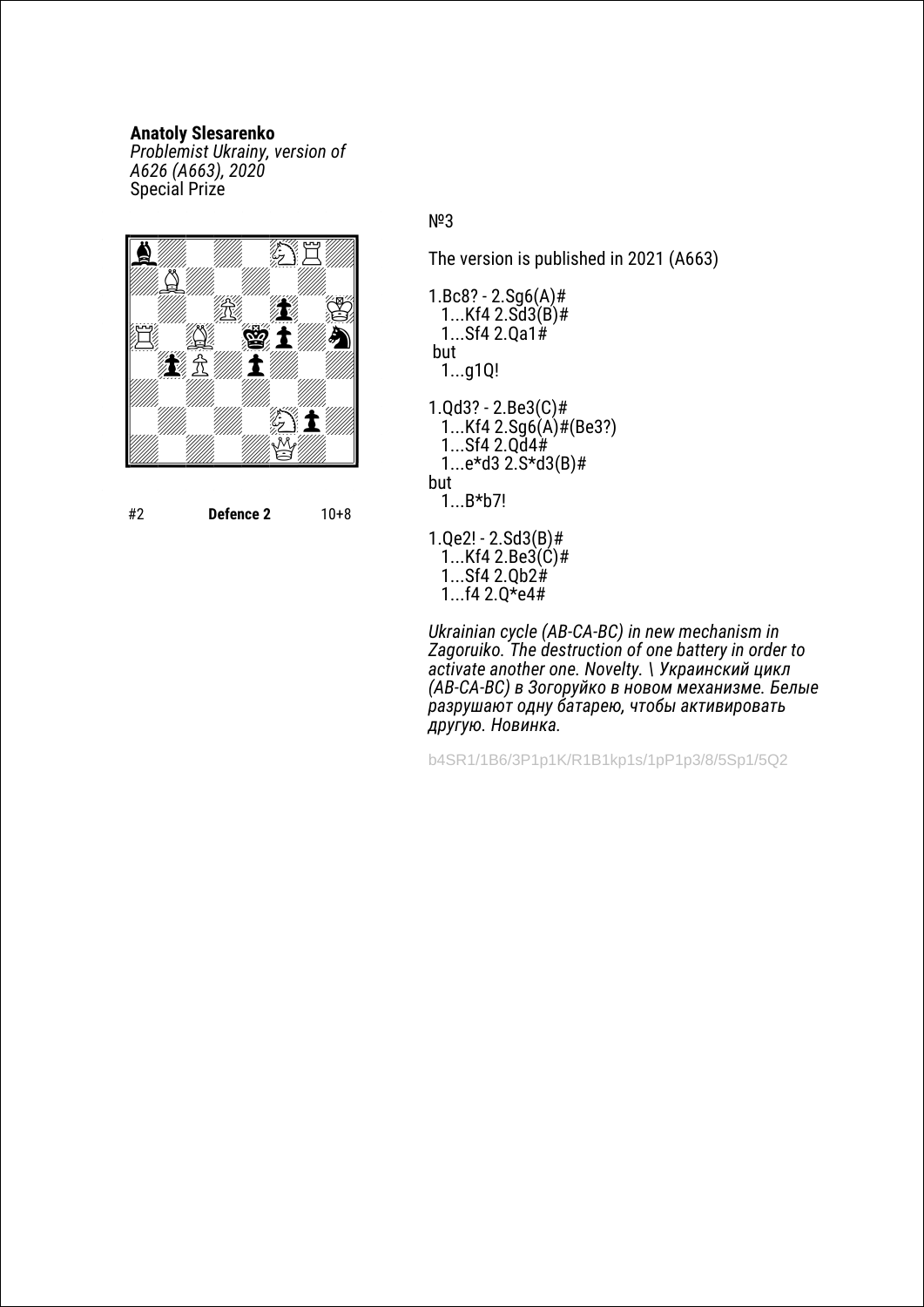*8-th FIDE cup, 2020* 4th Prize



#2 **Defence 1** 13+9

№4

- 1.S\*e4? 2.Rf5# 1...Kf3 2.Sc3# (Sg3?) - battery 1...B\*h3 2.S\*c5# - battery 1...B\*e4+ 2.Rf5# (2.R\*e4?) but 1...Se3!
- 1.Sf5? 2.Bg3(A)# 1... $K*e5(a)$  2. $Qd6(B)$ # 1...B\*h3  $2.F*e4(X)$ # but
	- 1...f\*g5!
- 1.e\*f6? 2.Qd6(B)# 1... $Ke5(a)$  2. $Se6(C)$ # - battery  $1...B*$ f6  $2.Q*$ f6# $(2.Qd6?+Be5!$  - Nitvelt) but 1...R\*d7!
- 1.B\*e4! 2.Se6(C)#
	- 1... $K*e5(a)$  2.Bg3(A)# 1... $B*h3$  2. $S*h3H \div b$  attery  $1...B^*e4 + 2.R^*e4(X)$ #

1...f5 2.Q\*f5#

*Ukrainian cycle(AB-BC-CA), threefold mate change after 1...B\*h3 and Ke5 in 4 phases - prolonged Zagoruiko, change of play in 4 phases with active battery play. Task.\ Украинский цикл (AB-BC-CA), трехфазная перемена мата на 1...B\*h3 и 1...Ke5 в 4-х фазах пролонгированный Загоруйко, перемена игры в 4-х фазах, активная батарейная игра. Таск.*

5Q1b/r2P4/p4pKS/2pBP1SR/R3pk1B/3P3P/3P2b1/3s4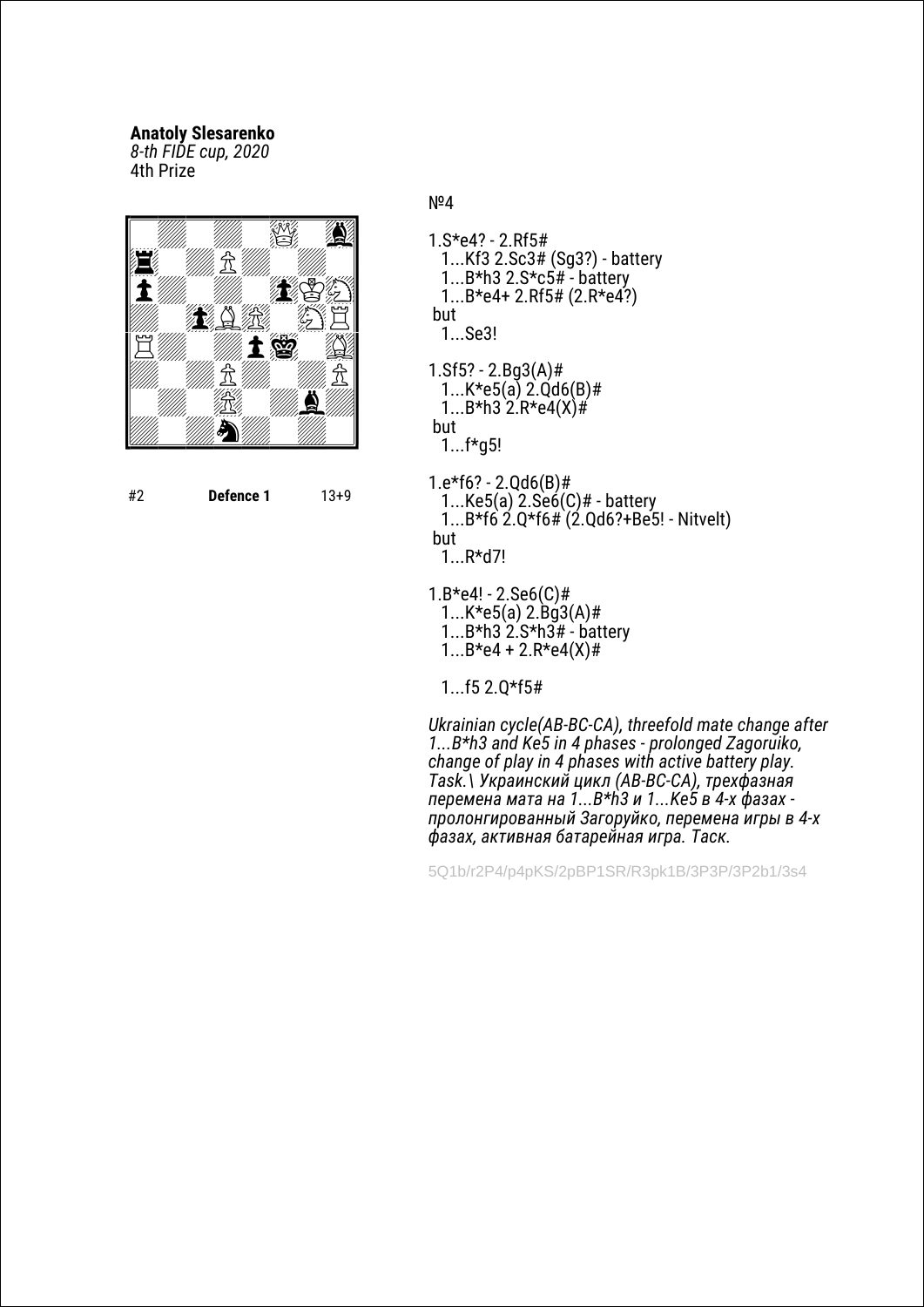*MT Belyakin-100, 2021* 2nd Prize



#2 **Defence 1** 11+7

№5

- 1.Sf7? 2.Se5# 1...Q\*f5(a) 2.S\*h6#  $1...q*f(4b)$  2.Rfg2(A)# but 1...Re8!
- 1.e4? 2.Be2# 1...g\*f4(b) 2.Qh4#(Rfg2?) but 1...Ba6!
- 1.Be5(B)? 2.Rfg2(A)#[Qd4(C)?]  $1...Q^*f5(a)$  2. $\overline{Q}$ \*f5# but 1...d4!
- 1.Qd4(C)!! 2.Be5(B)#(Rfg2?) 1...Q\*f5(a) 2.Rfg2(A)# 1...g\*f4(b) 2.Q\*f4# 1...K\*f5 2.Bd7#

*New synthesis of Volgograd and Dombrovskis themes together with Shedey theme (mate A appeares as threat and variation mate after different defenses), Zagoruyko distributed to 4 phases. Novelty. Volgograd theme -first move(B) and threat (A) in a phase reappear as threat (B) and variation mate (A) in another phase.\ НовыйСинтез Волгоградской темы и темы Домбровскиса совместно с темой Шедея, Загоруйко разнесенный на 4 фазы. Новинка.*

1r5S/1b4Pq/3P1Q1p/1B1p1Pp1/5Bk1/8/4PR1R/5K2